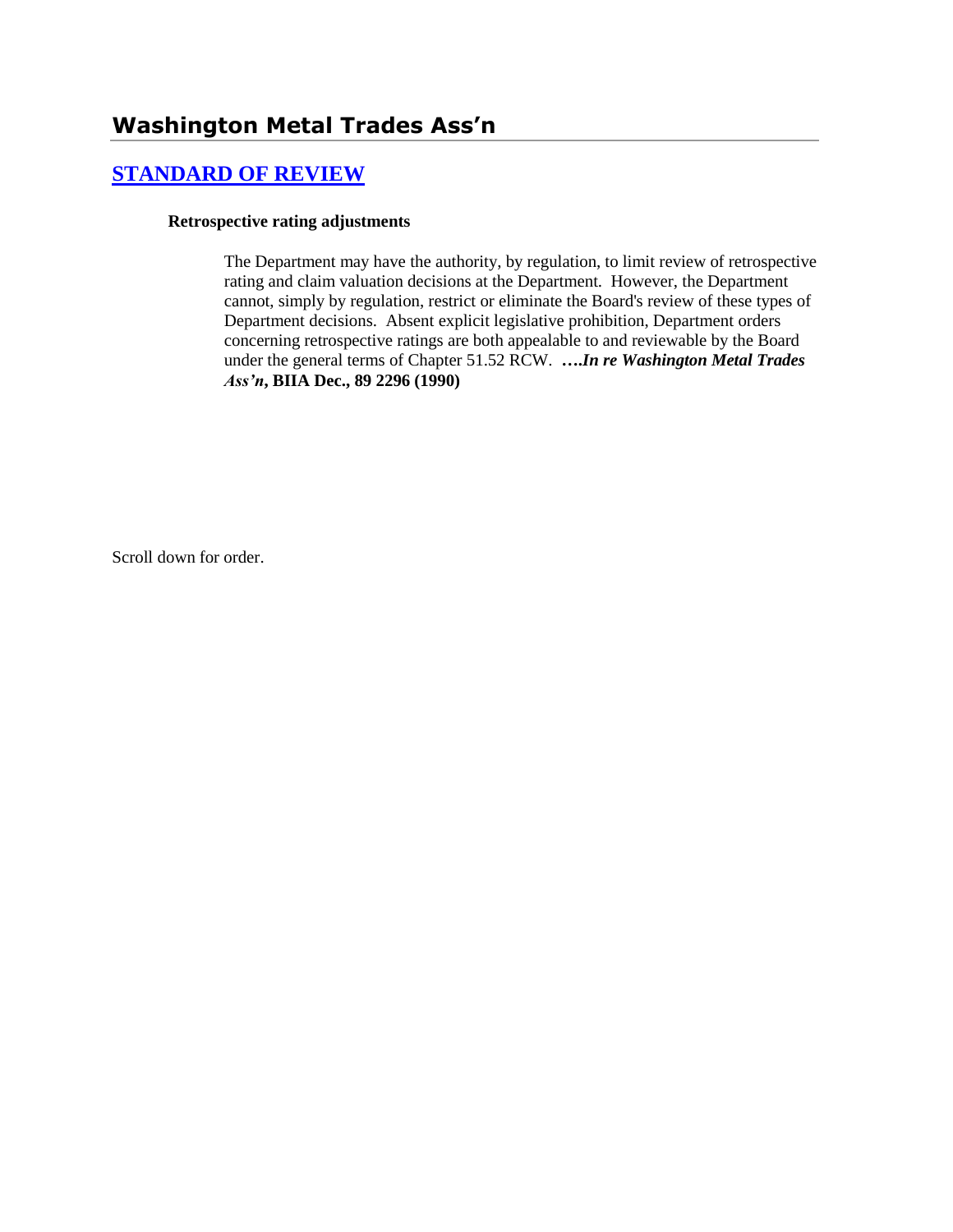### **BEFORE THE BOARD OF INDUSTRIAL INSURANCE APPEALS STATE OF WASHINGTON**

**) )**

**)**

**IN RE: WASHINGTON METAL TRADES ASSOCIATION**

**DOCKET NO. 89 2296**

### **GROUP IDENTIFICATION NO. 069 ) DECISION AND ORDER**

APPEARANCES:

Employer Group, Washington Metal Trades Association, by Maxson Young Groves, per Terry Peterson, General Counsel

Department of Labor and Industries, by The Attorney General, per Christa L. Thompson and Bryon L. Brown, Assistants

This is an appeal filed by the Washington Metal Trades Association (hereinafter referred to as WMTA) on June 2, 1989 from a Retrospective Rating Additional Premium Notice issued on May 17, 1989 by the Department of Labor and Industries, which assessed an additional premium of \$285,856.00 for the coverage year July 1, 1985 through June 30, 1986, with the payment due on July 16, 1989. **AFFIRMED**.

### **PROCEDURAL AND EVIDENTIARY MATTERS**

Pursuant to RCW 51.52.104 and RCW 51.52.106, this matter is before the Board for review and decision on a timely Petition for Review filed by WMTA in response to a Proposed Decision and Order issued on January 19, 1990 in which the Additional Premium Notice of the Department dated May 17, 1989 was affirmed.

The Board has reviewed the evidentiary rulings in the record of proceedings and finds that no prejudicial error was committed and all rulings are hereby affirmed. In particular, in light of the provisions of WAC 296-17-915, the industrial appeals judge's ruling set forth at page 1, lines 19 through 23, of the Proposed Decision and Order is correct. Hindsight cannot be used to challenge the April 6, 1989 calculation of the case reserve. As noted by our industrial appeals judge, the fact that the Department closed the claim here in issue without a permanent partial disability award in September 1989 does not mean that the claimant may not ultimately be placed on the pension rolls, as predicted by the Department's disability adjudicator.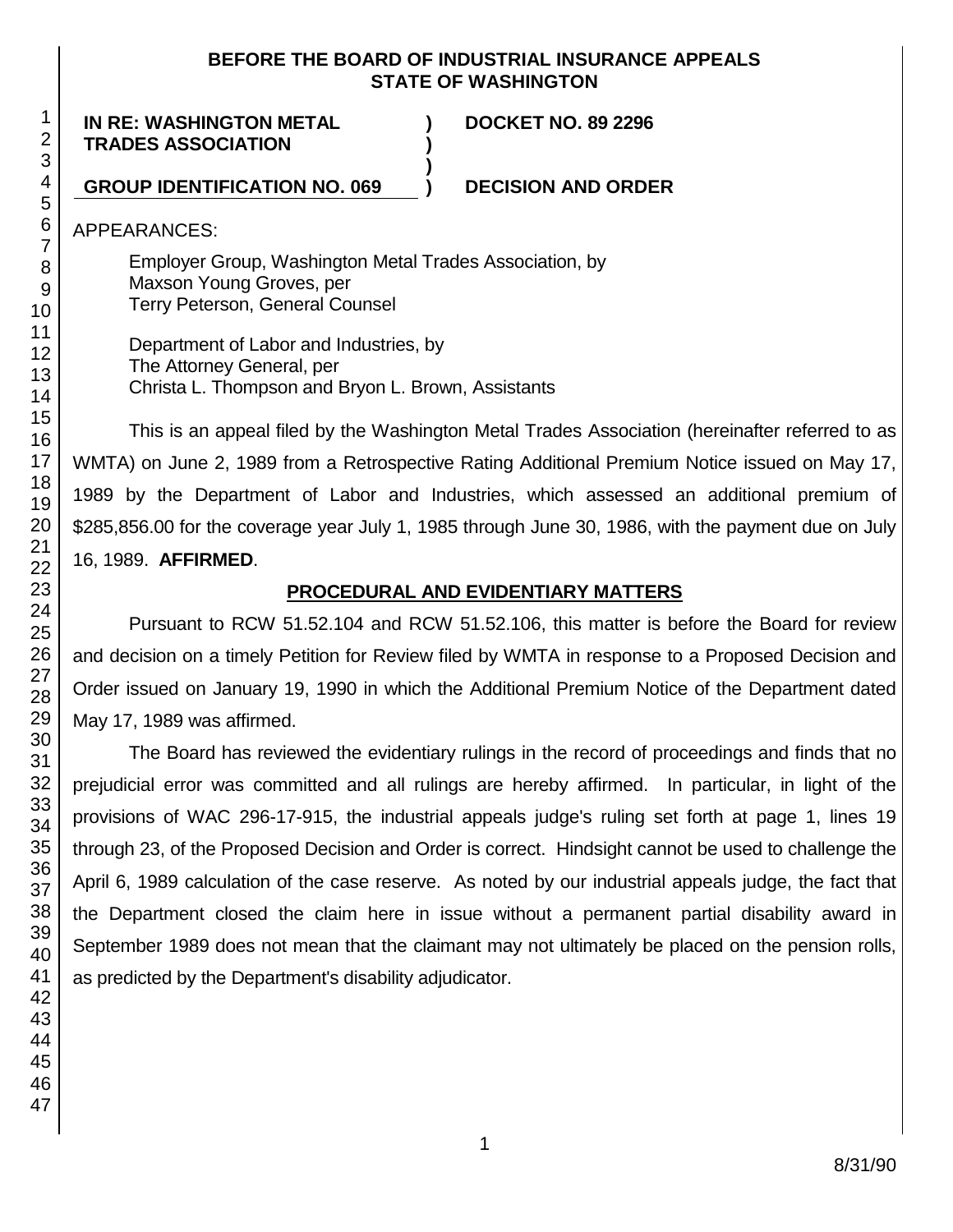### **DECISION**

The Proposed Decision and Order very adequately sets forth the evidence relevant to the issues presented by this appeal. We have granted review because the industrial appeals judge applied an inappropriate standard of review to determine the correctness of the Department order in question.

WMTA argues in its Petition for Review that the Department's third mandatory adjustment of the employer group's retrospective premium for the 1985-1986 coverage year incorrectly included a pension reserve within the claim value reserved for one claim, that of Sofoklis Kasoutsas, Claim No. J-660145. WAC 296-17-915(1) states, in part:

> No claim value shall be revised between valuation dates and no retroactive adjustment of a retrospective premium adjustment shall be made because of disputation concerning the judgment of the claims examiner or because of subsequent developments except as specifically provided in the following cases: . . .

The employer group essentially argues that Michael P. Holderman, a disability adjudicator with the Department, made an error in judgment in determining the assigned claim value. Citing WAC 296-17-915(1), our industrial appeals judge determined that WMTA could not challenge the assigned claim value before this Board, since the difference in view- points between WMTA's and the Department's claim valuation experts was "strictly a 'judgment call' ". That is, our industrial appeals judge essentially determined that the Department order of May 17, 1989 could not be reviewed by this Board insofar as it involved a claim-value dispute between the opinions of two experts.

The language of the regulation is clear. The Department may have the authority to limit, by regulation, review of retrospective rating and claim valuation decisions at the Department level. However, the Department does not dictate this Board's procedures or the scope of review on appeals before the Board. The Department cannot, simply by a WAC regulation, effectively remove its expert's opinions from Board review.

We are aware of no statutory provision which restricts or eliminates the Board's review of the type of Department decision at issue here. Absent such explicit legislative prohibition, the Department order of May 17, 1989 is both appealable to and reviewable by this Board under the general terms of Ch. 51.52 RCW. See RCW 51.52.050.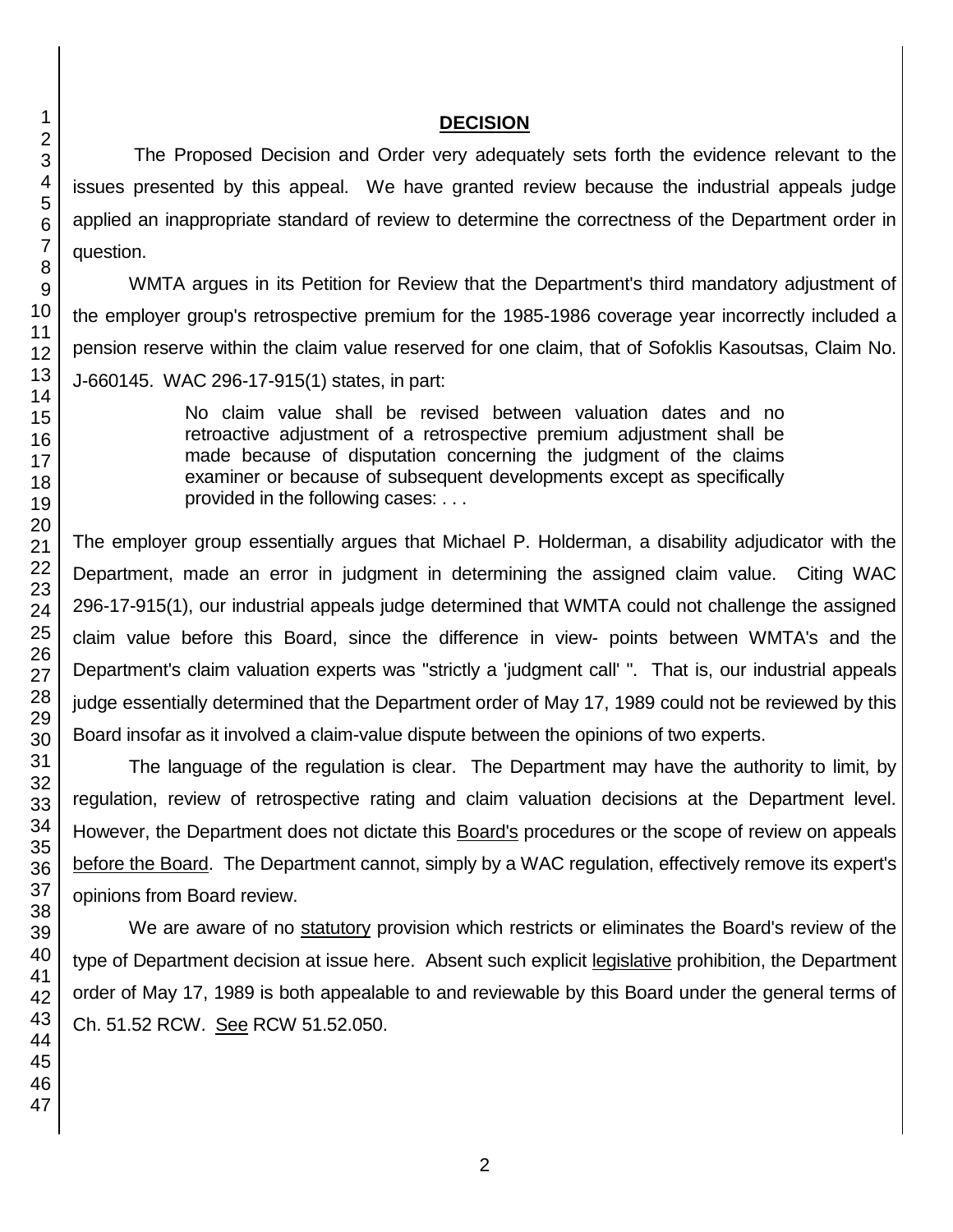WMTA, as the appellant, has the burden of presenting a prima facie case. Once the Department has offered rebuttal evidence, WMTA is held to strict proof and must prove its case by a preponderance of the evidence. Stafford v. Dep't of Labor & Indus., 33 Wn.App. 231, 234 (1982) review denied, 99 Wn.2d 1020 (1983). We apply these legal standards to the question of whether the third mandatory adjustment of the employer group's retrospective premium for the 1985-1986 coverage year was correct.

At the hearing WMTA argued that even if a pension reserve should have been established in the claim of Mr. Kasoutsas, it was incorrectly computed by the Department. The Proposed Decision and Order found against the employer group on this issue. The employer group having not re-raised that issue in its Petition for Review, the sole issue before us is the correctness of Mr. Holderman's determination that an appropriate reserve in the Kasoutsas claim was for 1,931 days of time loss compensation equal to \$67,527.00 (of which 1,201 days or \$41,712.00 had already been paid), \$100.00 for miscellaneous costs, and a pension reserve with no permanent partial disability award included. Mr. Holderman concluded that the claimant would be placed on the pension rolls as of April 16, 1991. Beverly Lewis, a pension benefit supervisor with the Department, determined that the proper pension reserve based upon the determinations made by Mr. Holderman would be \$150,855.00.

Gail A. Injinmej, a claims administrator for Maxson Young Groves, was the group coordinator for the employer group. She testified that the Department has reserved the Kasoutsas claim three times, the last time being April 6, 1989. Ms. Injinmej testified that, had she reserved the claim on April 6, 1989 she would have reserved it for an additional six months of time loss compensation and a permanent partial disability award equal to Category 2, permanent cervical impairment.

The testimony of Ms. Injinmej and Mr. Holderman presents the following picture of Mr. Kasoutsas. Mr. Kasoutsas was born on October 26, 1930 in Greece. His education was limited to the tenth grade, in Greece during World War II. His work history in Greece is unclear but seems to have consisted solely of driving taxis and buses. When he came to America is also unclear, but evidently occurred in the not-too-distant past. Mr. Kasoutsas' only job in the United States was as a grinder for Western Steel Casting Co., one of the employers who comprise WMTA. This job involved a light to medium exertion level. Mr. Kasoutsas is fluent in Greek, but evidently cannot read or write English. He has needed an interpreter at most, if not all, of his examinations. His employer hires a lot of Greek immigrants and apparently several supervisors speak Greek.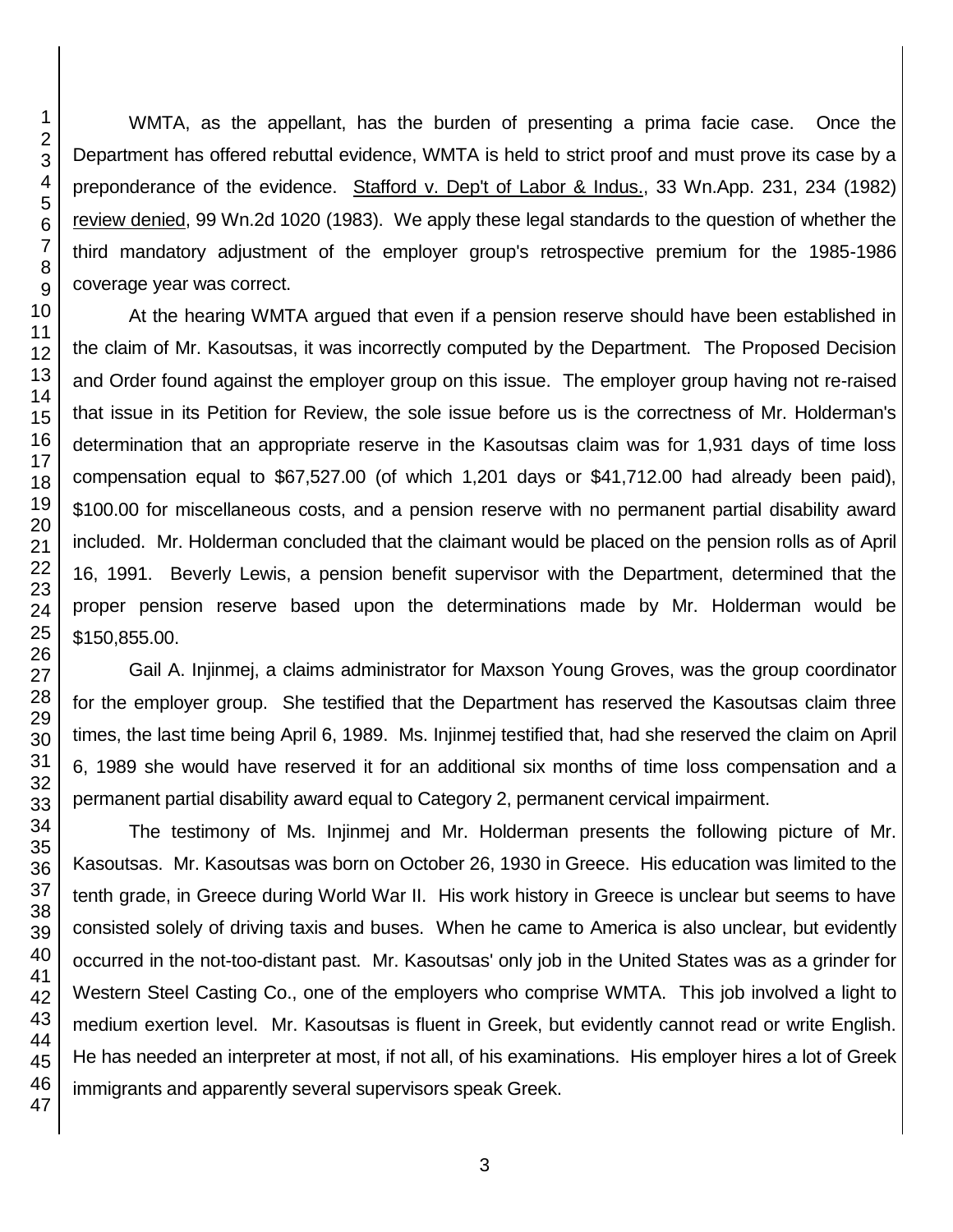Mr. Kasoutsas suffered a head injury when he was struck by a piece of steel on October 28, 1985. The Department accepted responsibility for a laceration and contusion as a result of that injury. As of April 6, 1989, the Department had not accepted or denied a psychiatric condition under this claim, although the state fund was paying for medications to treat that condition. A May 1987 letter in the Department file from a panel psychiatrist causally related the psychiatric condition to the industrial injury. Other conditions which one or more physicians had causally related to the injury included dizziness, vertigo and headaches.

We have reviewed the respective expert qualifications of Ms. Injinmej and Mr. Holderman. We find that they are both qualified to evaluate claims and set reserves therefor, but that neither is substantially more qualified than the other. Ms. Injinmej has worked in the insurance industry for approximately 18 years, however she has spent a relatively short period of time managing workers' compensation claims for members of WMTA. Mr. Holderman has spent approximately eight years with the Department of Labor and Industries and has spent 3 1/2 years of that time as a disability adjudicator, reserving claims.

Pursuant to WAC 296-17-915, the critical date is April 6, 1989, the date on which Mr. Holderman reserved the claim value for the third time. The very nature of a case reserve is that it is a prediction of what will happen in the future. Hindsight cannot be used to challenge that prediction. However, under WAC 296-17-916 the employer group received the three mandatory annual adjustments to which it was entitled. Further, as noted in the Proposed Decision and Order, the employer group had the option of requesting two more retrospective premium adjustments, but apparently declined to utilize that mechanism, which would have enabled it to obtain two further readjustments based upon subsequent developments.

Most of the medical and vocational information available to Mr. Holderman at the time of his April 6, 1989 reserving of the claim came from 1986 and 1987. This included a physical therapist's physical capacities evaluation which showed that the claimant was physically limited to a sedentary position. Other testing showed that the claimant performed at a sixth grade level in mathematics and that he had low cognitive skills and low vocational potential. Other information showed that the claimant's depression and considerable secondary gain from the injury were also significantly affecting his ability to return to work. A job description of a light clean-up job with his former employer had been circulated and approved by two of the claimant's past attending physicians, but not by the current attending physician as of April 1989. A panel examination performed in October 1988 indicated that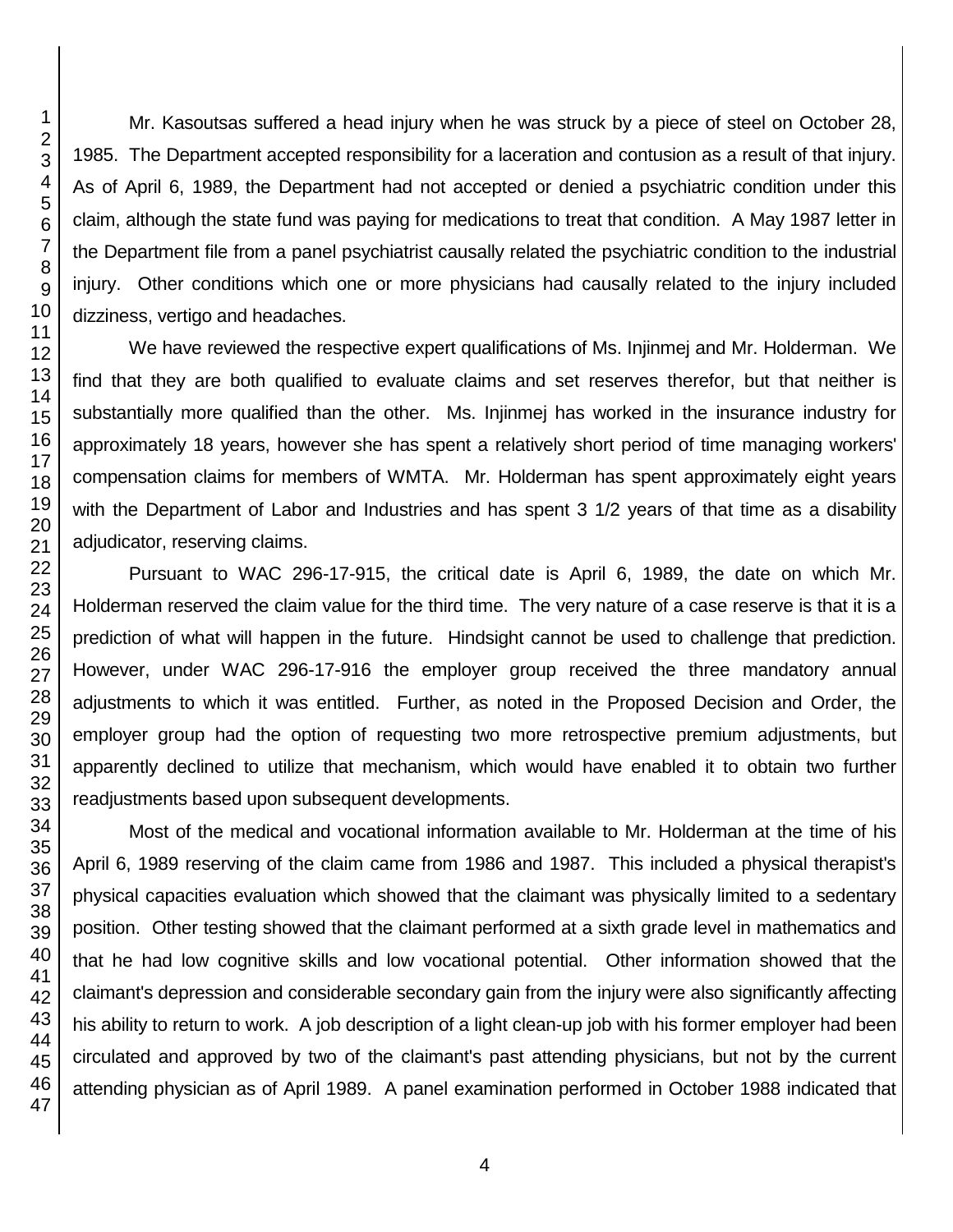the claimant was able to perform light to medium work physically, but that cognitive return to work. The panel examination deferred its findings until a neuropsychological examination was performed. The results of that examination, which was performed in April 1989, were not available to Mr. Holderman when he reserved the claim.

Mr. Holderman noted that Dr. Carter, a psychiatrist hired by the Department, had expressed the opinion back in 1987 that the claimant's depression was causally related to the industrial injury. See Exhibit No. 4. He therefore felt that the state fund would ultimately be found responsible for Mr. Kasoutsas' psychiatric condition. In evaluating the claim, he also stressed that, while the physicians who performed the panel examination felt that the claimant could return to light duty work, the results of an extensive physical capacities evaluation conducted by a registered physical therapist supported the conclusion that Mr. Kasoutsas would, at best, be able to perform sedentary work.

Given the claimant's lack of facility with the English language, his inability to return to the only job that he has performed in the United States, the fact that he has a psychiatric condition which at least one psychiatrist who examined the claimant for the Department believes is causally related to the industrial injury, and his limited physical capacities as set forth in the physical capacities evaluation performed by a physical therapist at the behest of the Department, we are persuaded that Mr. Holderman reasonably and correctly reserved Mr. Kasoutsas' claim on April 6, 1989.

## **FINDINGS OF FACT**

- 1. On May 17, 1989, the Department of Labor and Industries issued a Retrospective Rating Additional Premium Notice to Washington Metal Trades Association assessing it the amount of \$285,856.00, for the coverage year July 1, 1985 through June 30, 1986, with the payment due on July 16, 1989. On June 2, 1989, the employer group filed a notice of appeal with the Board of Industrial Insurance Appeals. On June 16, 1989, the Board issued an order granting the employer group's appeal, assigning it Docket No. 89 2296 and directing that further proceedings be held.
- 2. On October 28, 1985, Sofoklis Kasoutsas was struck on the head by a steel casting while in the course of his employment with Western Steel Casting Co., thereby sustaining an industrial injury. The Department assigned this claim No. J-660145. This claim was open on April 6, 1989.
- 3. Western Steel Casting Co. is a member of the Washington Metal Trades Association, which is an employer group for purposes of participation in the Department's retrospective rating program.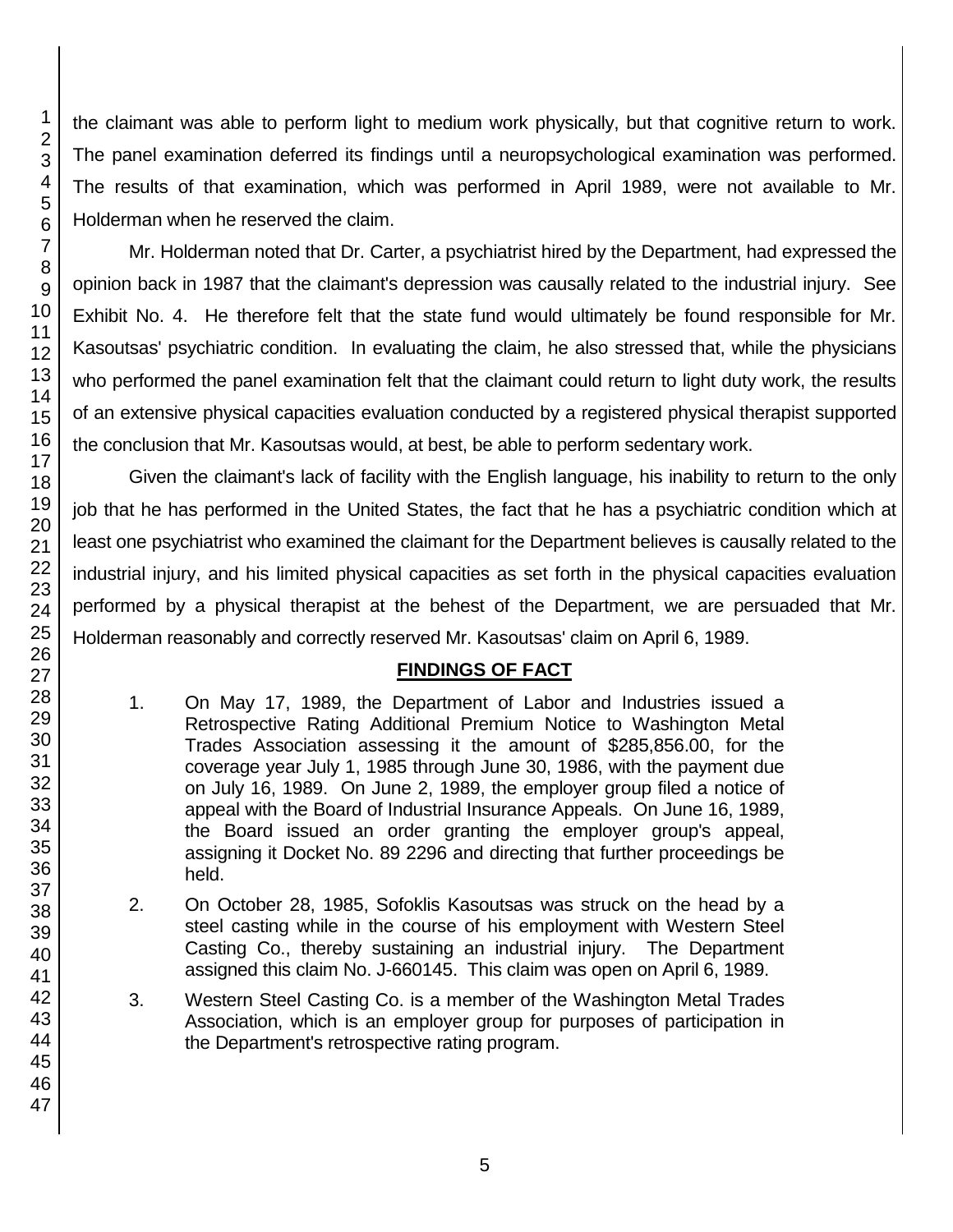- 4. Mr. Kasoutsas was born on October 26, 1930 in Greece. His education was limited to the tenth grade in Greece. His employment in Greece consisted of driving taxis and buses. His only job in the United States has been as a grinder for Western Casting Company. That job required light to medium exertion. Mr. Kasoutsas is fluent in Greek, but cannot read or write English. A psychiatrist examined Mr. Kasoutsas in 1987 at the Department's request and concluded that he had a psychiatric condition causally related to the industrial injury. A registered physical therapist performed a physical capacities evaluation and concluded that, as a result of the industrial injury, Mr. Kasoutsas was limited to sedentary work at best. Based on this and other information available to the Department as of April 6, 1989, the Department's disability adjudicator reserved Claim No. J-660145 as described in Findings of Fact Nos. 5 and 6.
- 5. On April 6, 1989, a disability adjudicator for the Department of Labor and Industries reserved the claim value of Claim No. J-660145. As part of this reserving process, this disability adjudicator determined that the claimant would likely be placed on a permanent total disability pension effective April 16, 1991. The Department pension desk calculated a pension reserve for the claim which was included within the total incurred losses and additional retrospective premium.
- 6. In calculating the pension reserve for Claim J- 660145, as of April 16, 1991, the Department used the following information: claimant's age, 60 years; claimant's monthly wages at the date of injury, \$1,613.92; claimant's monthly time- loss compensation rate at 65% of his wages, \$1,049.05; that claimant was married and without dependents. The Department also used the following actuarially approved assumptions: that claimant's wife was three years younger than he, and assumptions on the affect that a social security offset would have on the amount of the claimant's benefits. The Department of Labor and Industries included within its pension reserve, an amount calculated as a surviving spouse's pension reserve.

## **CONCLUSIONS OF LAW**

- 1. The Board of Industrial Insurance Appeals has jurisdiction over the subject matter and parties to this proceeding.
- 2. The Department's calculation of the claim reserve for Claim No. J-660145 on April 6, 1989, including reserving the claim for a pension as of April 16, 1991, was correct.
- 3. The Department's calculation of the amount of the pension reserve for Claim J-660145, as of April 16, 1991, is correct.

1